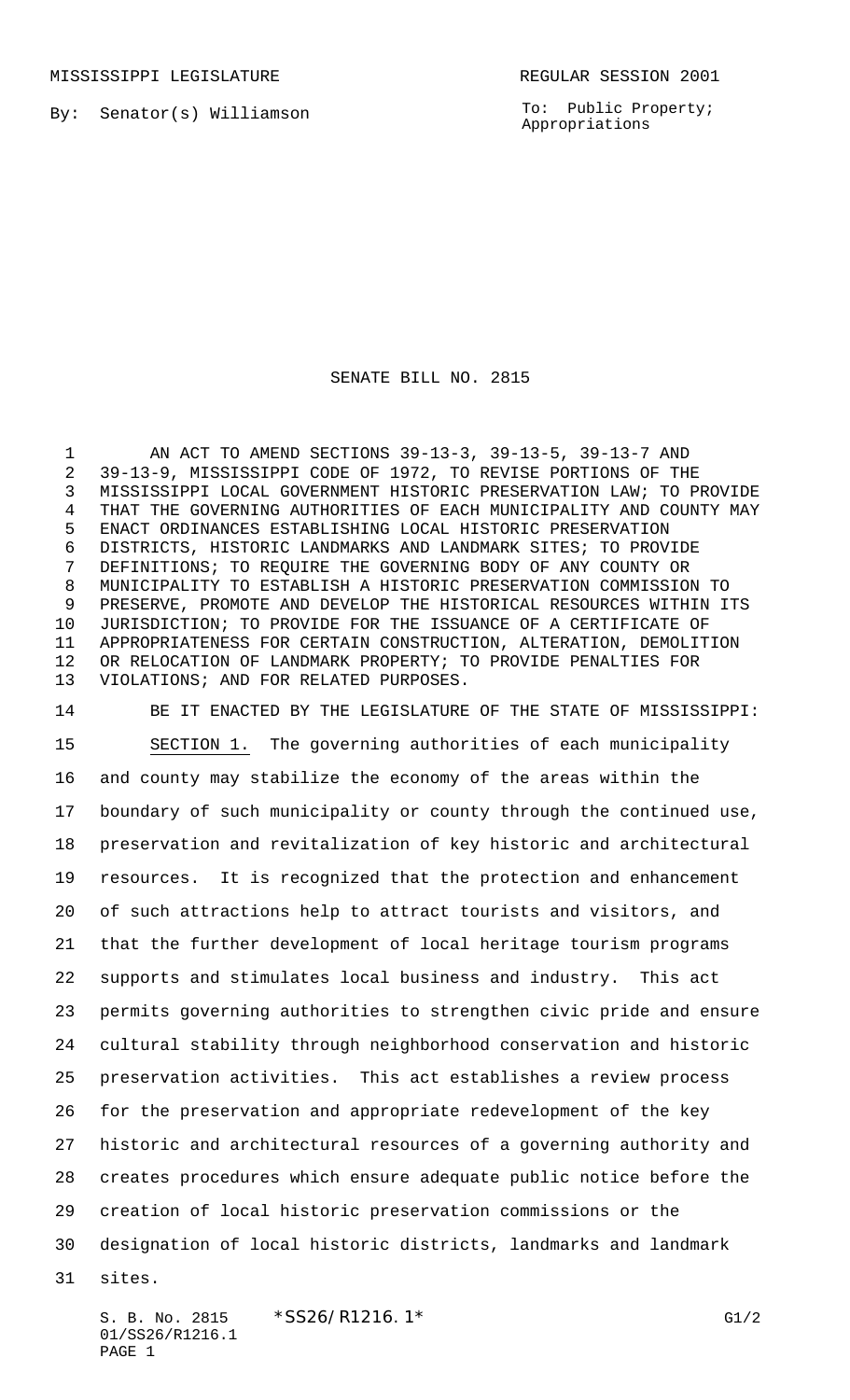SECTION 2. The following words and phrases shall have the meanings ascribed herein unless the context clearly indicates otherwise:

 (a) "Alteration" means any change in the exterior appearance or materials of a landmark or a structure within a historic district or on a landmark site.

 (b) "Certificate of appropriateness" means an official signed and dated governmental document issued by either a local historic preservation commission or a governing authority to permit specific work in a historic district or at a landmark site or landmark which has been reviewed and approved.

 (c) "Construction" means work which is neither alteration nor demolition. Essentially, it is the erection of a new structure which did not previously exist, even if such a structure is partially joined to an existing structure.

 (d) "Demolition" means the intentional removal of a structure within a local historic district or on a landmark site or which has been designated as a landmark.

 (e) "Demolition by neglect" means substantial deterioration of a historic structure that results from improper maintenance or a lack of maintenance.

 (f) "Design review guidelines," if adopted by a local historic preservation commission, shall be a written form designed to inform local property owners about historical architectural styles prevalent in a community and to recommend preferred treatments and discourage treatments that would compromise the architectural integrity of structures in a historic district or on a landmark site or individually designated as landmarks.

S. B. No. 2815 \* SS26/R1216.1\* 01/SS26/R1216.1 PAGE 2 (g) "Historic landmark" means a structure of exceptional individual significance and typically is a structure which could not be included within a local historic district. (h) "Historic preservation commission" means a municipal or county body established to advise a local government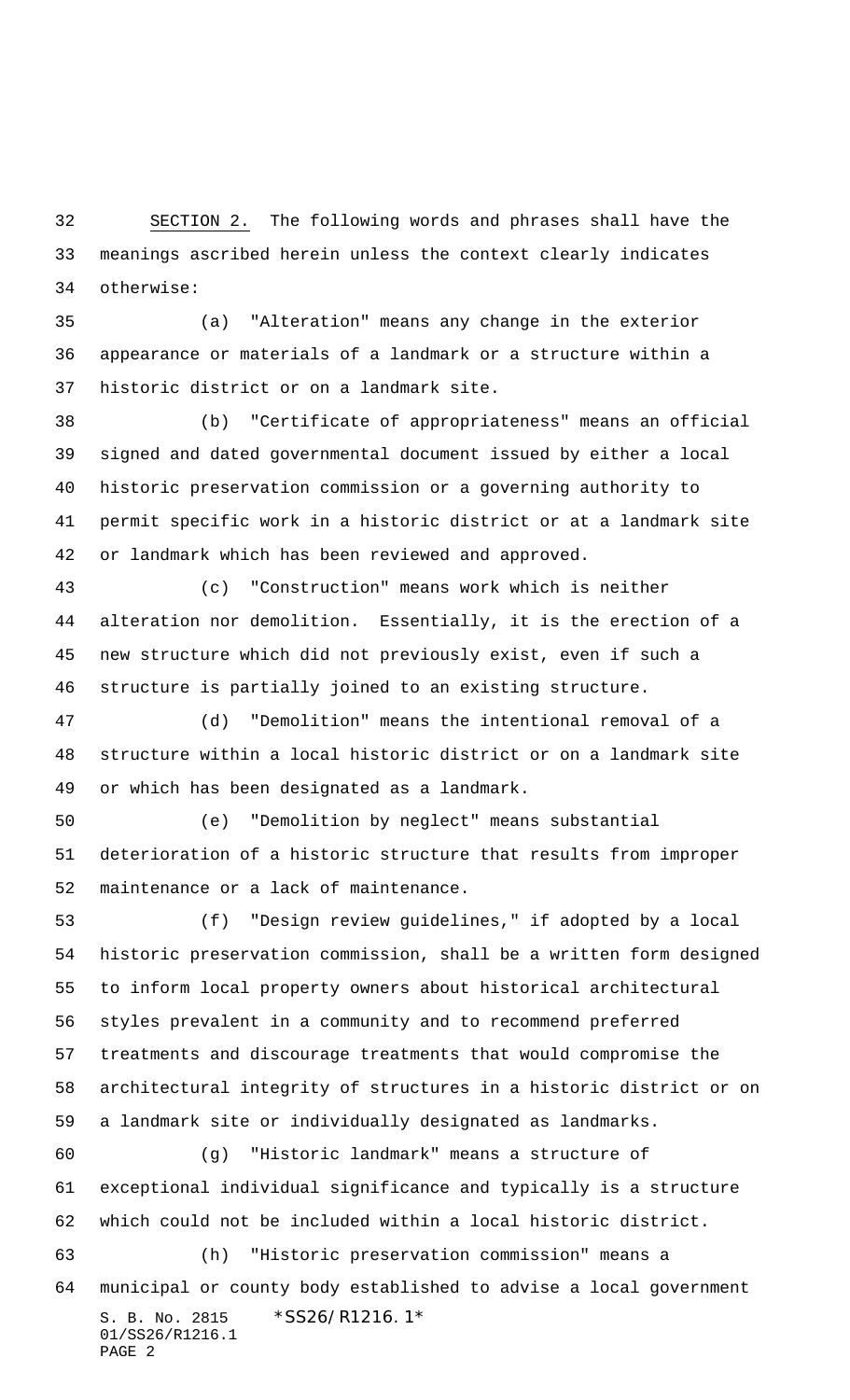on matters relating to historic preservation, including the designation of historic districts, landmarks and landmark sites, and which may be empowered to review applications for permits for alteration, construction, demolition, relocation or subdivision for structures in historic districts or on landmark sites or designated as landmarks.

 (i) "Historic preservation district" means a group of two (2) or more tax parcels and their structures, and may be an entire neighborhood of structures linked by historical association or historical development. It is not necessary that all structures within a historic preservation district share the same primary architectural style or be from the same primary historical period. A historic district may also include both commercial and residential structures, and may include structures covered by two (2) or more zoning classifications. A historic preservation district may include both contributing and noncontributing structures.

 (j) "Landmark site" means a location where a primary architectural or historical resource formerly stood or a significant historic event took place or an important archeological resource remains.

 (k) "Period of greatest historic significance for a landmark" means the time period during which the landmark had been essentially completed but not yet altered. It is also the period during which the style of architecture of the landmark was commonplace or typical. If a landmark also achieved historical importance in part because of designed landscape features, the period of greatest historic significance includes the time period during which such landscape features were maintained.

 (l) "Relocation" means the moving of a structure to a new location on its tax parcel or the relocation of such a structure to a new tax parcel.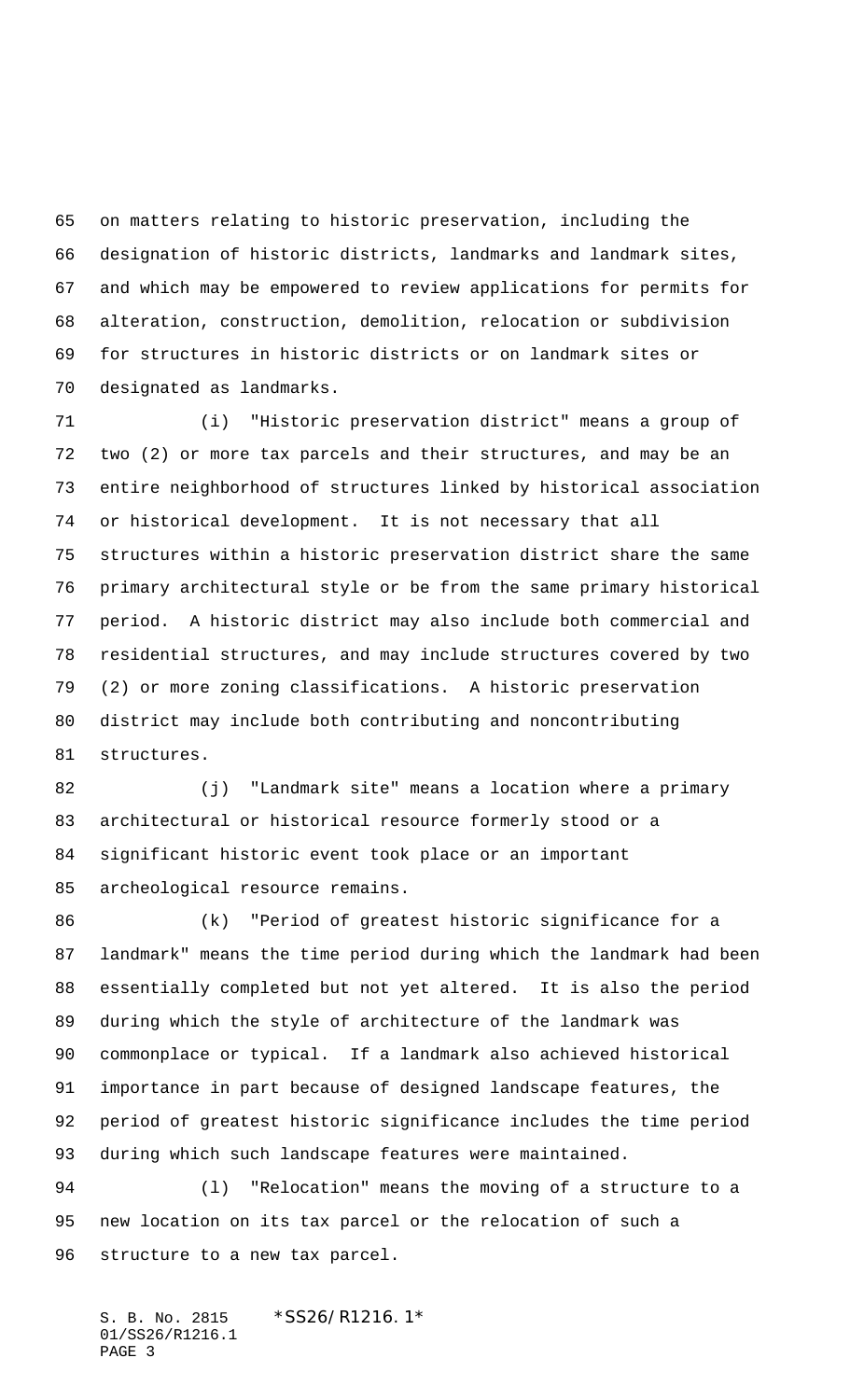(m) "Structure" means a man-made object and typically will be visible because of portions which exist above grade. Structures built during the historic period, 1700 forward, may in some instances not be visible above grade if they are cellars, cisterns, icehouses or similar objects which by their nature are intended to be built into the ground. A structure includes both interior components and visible exterior surfaces, as well as attached elements such as signs and related features such as walks, walls, fences and other nearby secondary structures or landmark features.

 (n) "Subdistricts" means discrete areas within a larger historic district within which separate design guidelines are appropriate and that may be created to recognize different zoning classifications or historic development patterns which have caused adjacent historic areas to develop at different time.

 (o) "Subdivision" includes any change in the boundaries of a single tax parcel, whether the change results in expansion or reduction or a boundary relocation.

 (p) "Substantial deterioration" means structural degradation of such a nature that water penetration into a historic structure can no longer be prevented, or structural degradation that causes stress or strain on structural members when supports collapse or warp, evidence of which includes defective roofing materials, broken window coverings and visible interior decay.

 (q) "Survey of resources" means the documentation, by historical research or a photographic record, of structures of historical interest within a specified area or jurisdiction or of existing structures within a proposed historic district.

 (r) "Unauthorized demolition" means the deliberate demolition of a historic structure without prior review and approval by a local historic preservation commission or a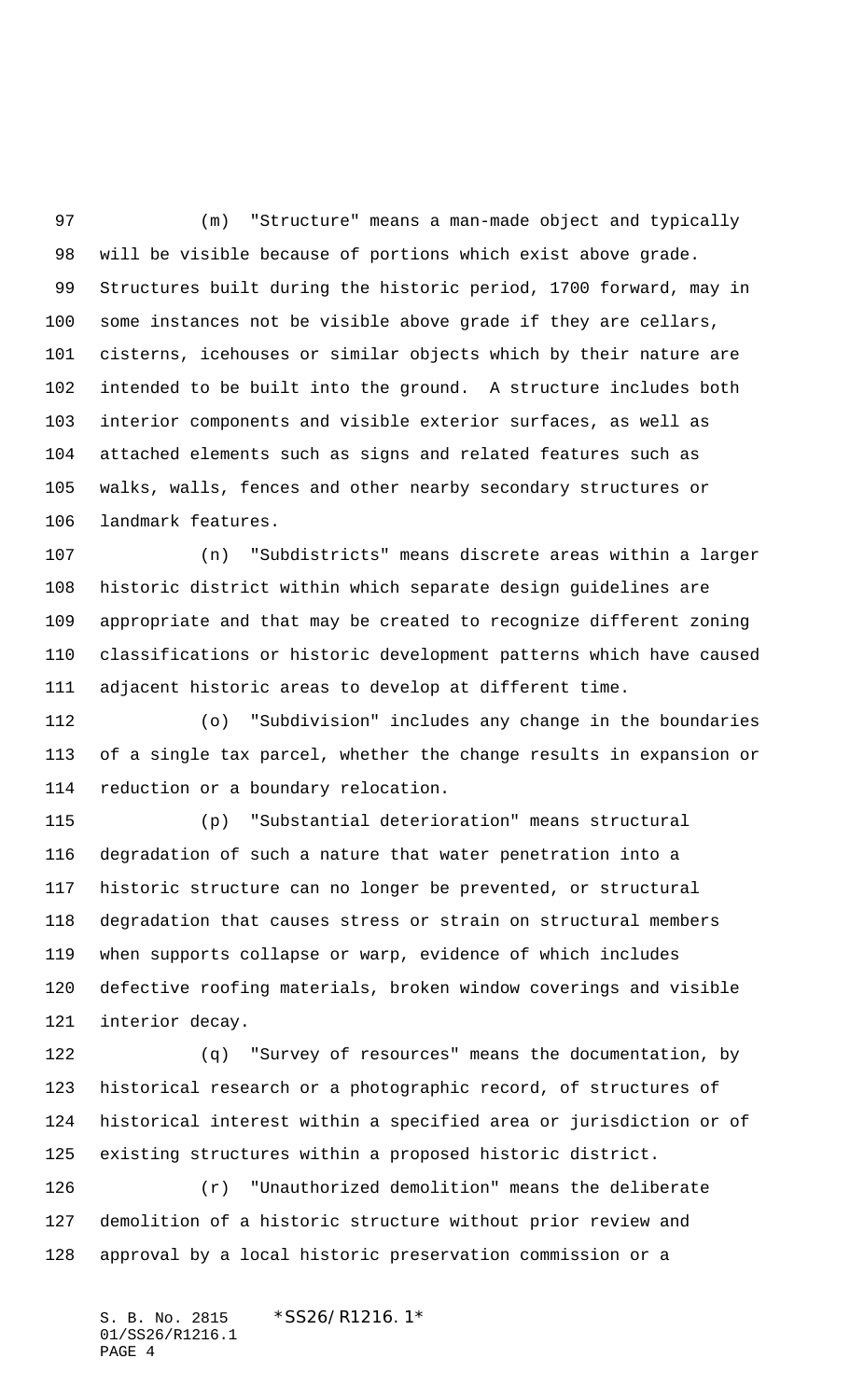governing authority to which such a commission has made a recommendation.

 (s) "Unreasonable economic hardship" means the definition under constitutional standards used to determine whether a "taking" exists.

 SECTION 3. Section 39-13-3, Mississippi Code of 1972, is amended as follows:

S. B. No. 2815 \* SS26/R1216.1\* 01/SS26/R1216.1 PAGE 5 39-13-3. The governing authority of each municipality and county, either independently or jointly with the governing authority of an adjacent municipality or county, or both, is hereby empowered, in its discretion, to enact ordinances providing for the creation of one or more local historic preservation commissions to advise on the establishment and location of potential historic districts and the designation of potential historic landmarks and landmark sites within the jurisdictional area of the governing authorities. The governing authorities of each municipality and county, either independently or jointly with the governing authorities of an adjacent municipality, may enact ordinances for the establishment of such local historic preservation districts, historic landmarks and landmark sites within the jurisdictional area of the governing authorities as these authorities shall choose to designate. Each such ordinance shall be adopted after investigation of the historical, architectural, archaeological and cultural significance of the buildings, structures, features, sites and surroundings of such districts, landmarks or landmark sites and after having held public hearing thereon. Notice of such public hearing, specifying the boundaries of any proposed historic **\* \* \*** district and the location of proposed historic landmarks and landmark sites shall be published once a week for at least three (3) consecutive weeks in at least one (1) newspaper published in such municipality or county. The first publication of such resolution shall be made not less than twenty-one (21) days prior to the date fixed in such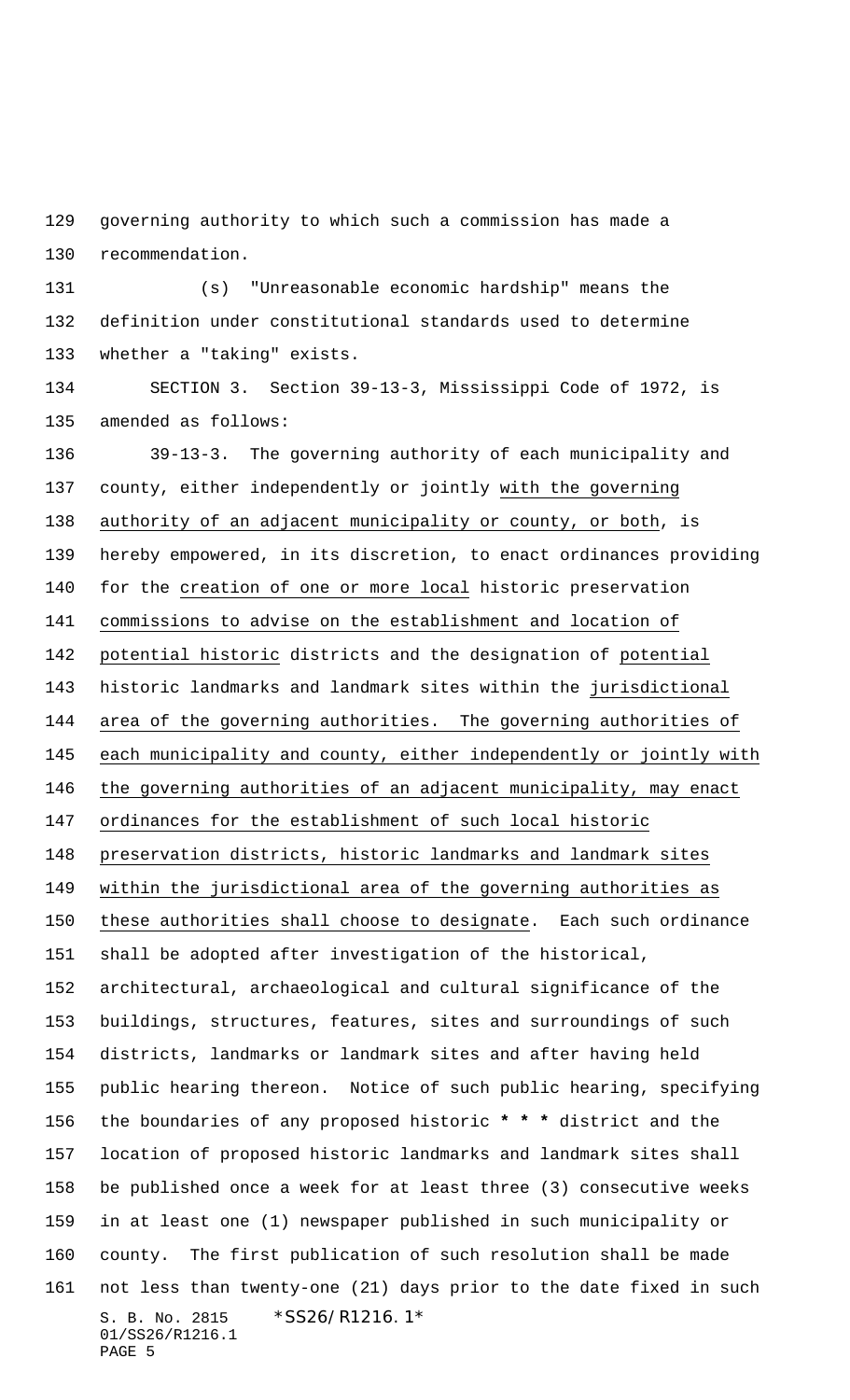resolution for the public hearing and the last publication shall be made not more than seven (7) days prior to such date. If no newspaper be published in such municipality or county, then such notice shall be given by publishing the resolution for the required time in some newspaper having a general circulation in such municipality or county.

 An ordinance to establish a local historic preservation commission may precede an ordinance to designate one or more local historic districts and one or more landmarks or landmark sites. 171 Whenever governing authorities enact such an ordinance creating a historic preservation commission before an ordinance or ordinances designating one or more local historic districts and one or more landmarks or landmark sites, the local historic preservation commission shall review such potential local historic districts or potential landmarks or landmark sites and make a recommendation to the governing authorities before such designation. SECTION 4. Section 39-13-5, Mississippi Code of 1972, is amended as follows:

 39-13-5. Before it may designate one or more historic districts, or simultaneously with such designation, the governing body of any county or municipality, individually or jointly, shall establish a historic preservation commission to preserve, promote and develop the historical resources of such county or municipality in accordance with the provisions of this chapter.

 The historic preservation commission shall have the following powers:

 (a) The commission shall conduct or cause to be conducted a continuing study and survey of resources within the county or municipality or combination thereof.

 (b) The commission shall recommend to the county or municipality or combination thereof the adoption of ordinances

designating preservation districts, landmarks and landmark sites.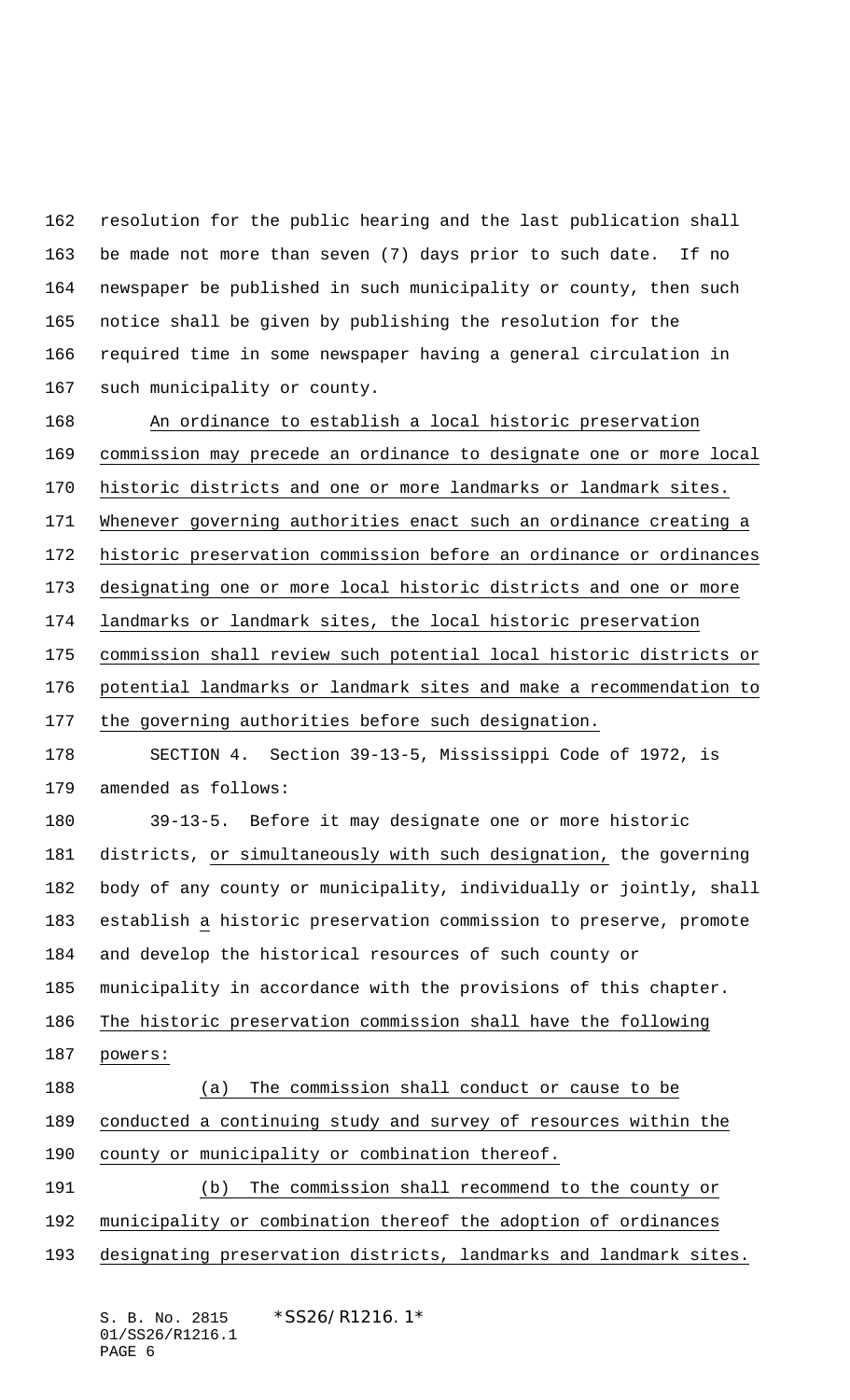S. B. No. 2815 \* SS26/R1216.1\* 01/SS26/R1216.1 PAGE 7 (c) The commission may recommend that the county or municipality or combination thereof recognize subdistricts within any preservation district in order that the commission may adopt specific guidelines for the regulation of properties within such a subdistrict. (d) The commission shall review applications proposing construction, alteration, demolition or relocation of any resource. The document granting such an application shall be known as a certificate of appropriateness. No commission may deny a certificate of appropriateness for demolition if denial of such a certificate would cause unreasonable economic hardship to an owner. (e) The commission shall use as a basis for its decisions on applications for certificates of appropriateness the Secretary of the Interior's Standards for Rehabilitation and Guidelines for Rehabilitating Historic Buildings as well as any more specific design review guidelines adopted by the commission or the governing authority of the county or municipality or combination thereof. (f) The commission, at the discretion of the governing authority, may grant or deny the certificates of appropriateness and may grant certificates of appropriateness contingent upon the acceptance by the applicant of specified conditions. (g) The commission shall not consider interior arrangements of buildings and structures except that it may when requested by the Department of Archives and History to advise the department on questions relating to the interiors of publicly owned historic buildings. Interior arrangements not to be considered by the commission shall include floor plans, architectural details and finishes, but the commission may consider interior structural elements visible through doors or windows if they become deteriorated because of demolition by neglect. Such interior structural elements may include walls,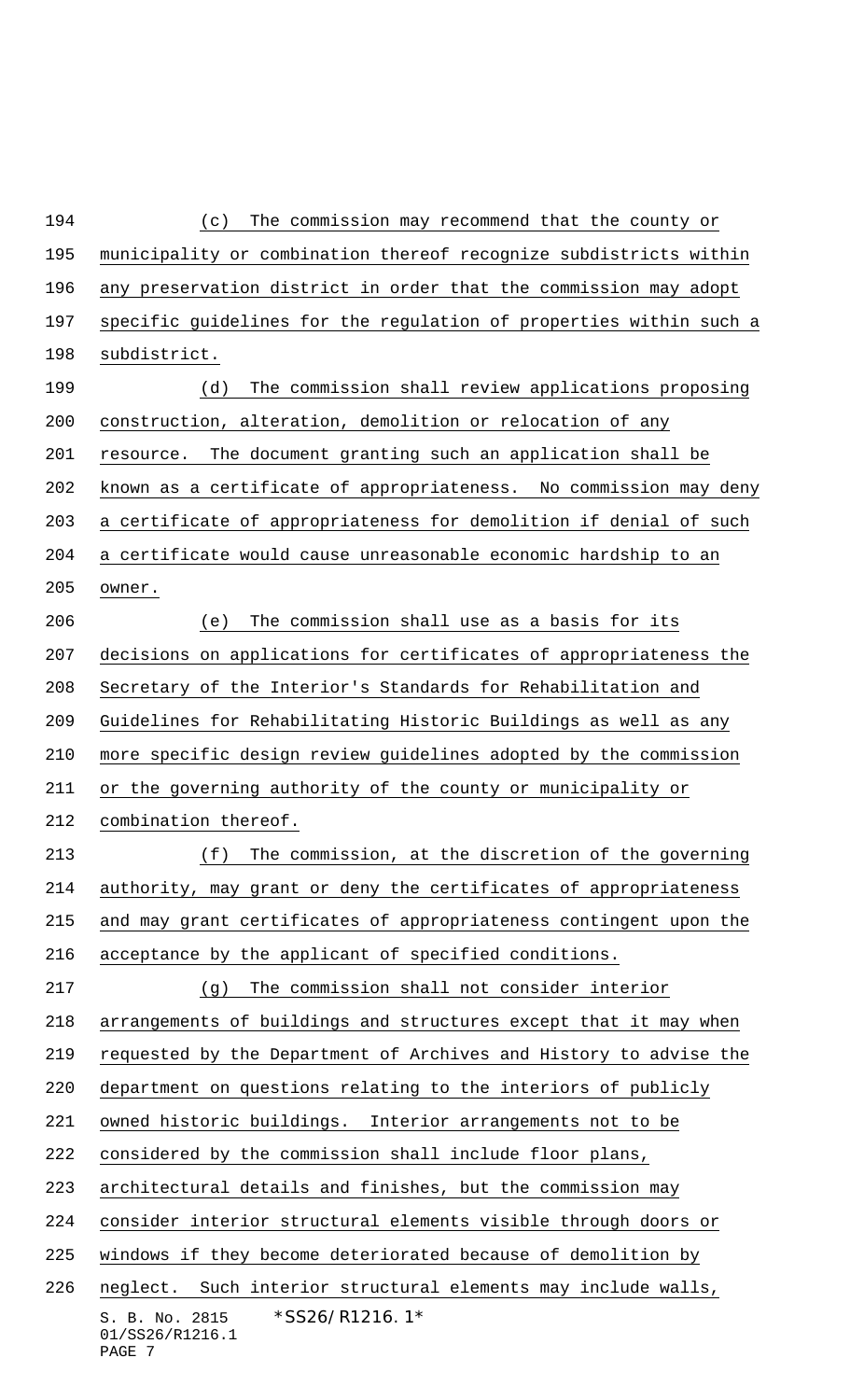floors and ceilings, as well as other supporting elements of a composite structure.

229 (h) The commission may, by local ordinance, review proposed governmental actions affecting governmentally owned structures included within local historic districts, located on landmark sites or designated as landmarks.

 (i) The commission, subject to the consent of and requirements of the county or municipality or combination thereof, may apply for, receive, hold and spend funds from private and public sources in addition to appropriations made by the county or municipality or combination thereof for the purpose for carrying 238 out the duties of the commission.

 (j) The commission, subject to the consent of the requirements of the county or municipality or combination thereof, may employ such staff or contract with technical experts or other persons as may be required for the performance of its duties and may obtain the equipment, supplies and other materials necessary for its effective operation.

245 (k) The commission, solely in the performance of its official duties and only at reasonable times, may enter upon 247 private land for the examination or survey thereof. No member, employee or agent of the commission shall enter any private dwelling or structure without the express consent of the owner of record or occupant thereof.

S. B. No. 2815 \*SS26/R1216.1\* 01/SS26/R1216.1 PAGE 8 (l) A municipality, by ordinance, may specify that color changes are outside the jurisdiction of the commission. Such commission shall consist of not fewer than five (5) nor more than nine (9) residents of the county or municipality establishing the commission who shall be appointed by the governing authority with due regard to proper representation in such fields as history, architecture, urban planning, archaeology and law. All members of the commission shall serve at the will and pleasure of the governing authority appointing them and shall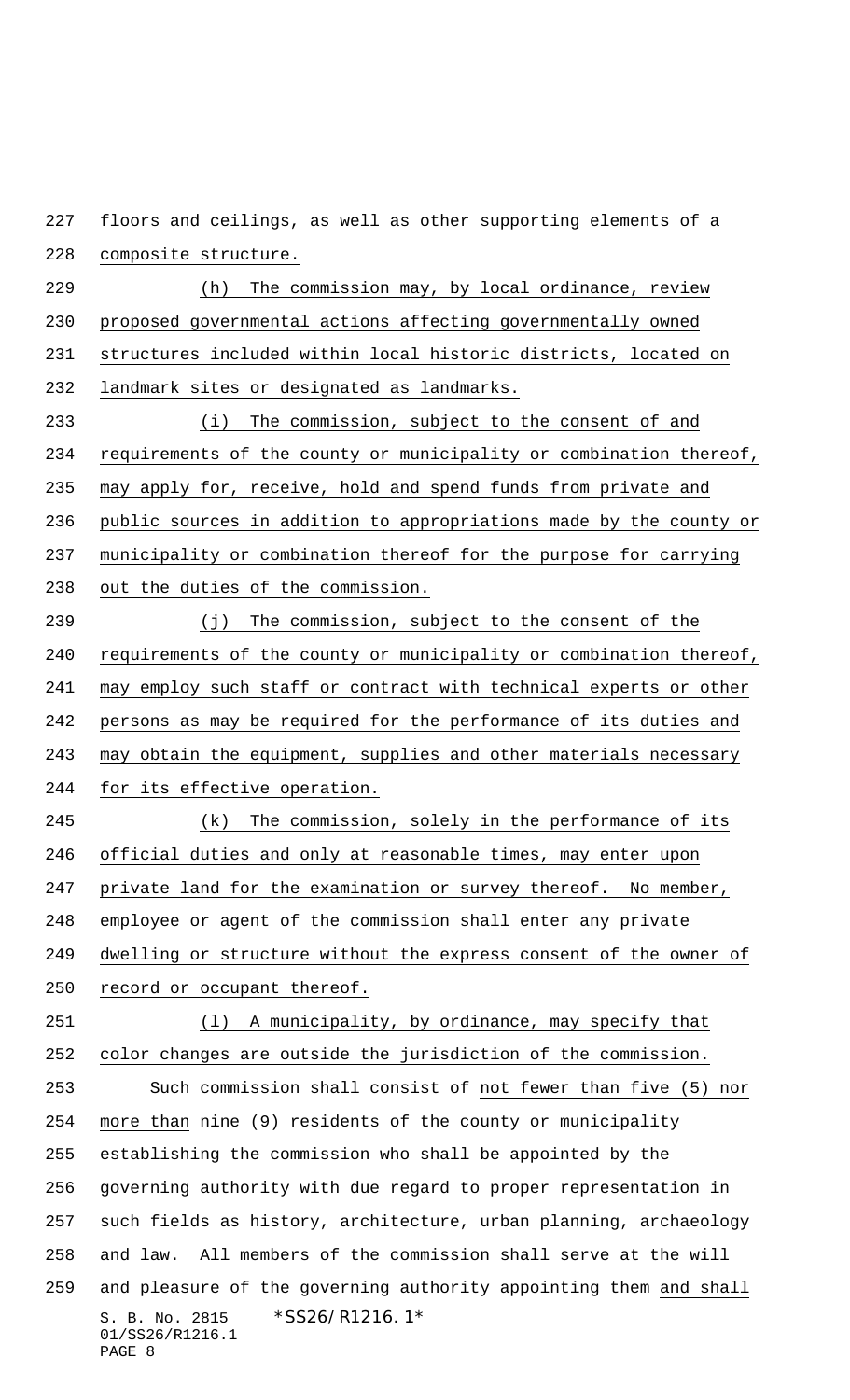S. B. No. 2815 \*SS26/R1216.1\* 01/SS26/R1216.1 serve staggered terms. The precise method of appointment, and general terms of appointment, shall be specified in a local ordinance. If a documented good faith effort has been made unsuccessfully by the governing authority to locate residents of the county or municipality to serve on the commission, the governing authority may appoint individuals who own property within the boundary of the county or municipality or are in the 267 service of an employer located within the boundary of the county or municipality. The commission annually shall elect from its membership a chairman and a vice chairman and may employ such qualified staff personnel and counsel as it deems necessary. The commission shall retain as evidence of its discussions and decisions a complete set of minutes and may additionally create tape recordings or transcripts of its meetings. In addition, the commission shall retain copies of all applications filed with it including supporting documentation that may be added during open public meetings to supplement an original application or comment thereon. The commission shall advise the governing authority as to the designation of historic **\* \* \*** districts and the designation of historic landmarks and landmark sites. If any governing authority, in its discretion, chooses to divide the duties and responsibilities of the commission into no more than two (2) commissioners or boards, each commission or board shall be established as directed in this section. SECTION 5. Section 39-13-7, Mississippi Code of 1972, is amended as follows: 39-13-7. No historic preservation district or districts shall be designated until the Mississippi Department of Archives and History has been notified by certified letter by the governing authority of a municipality or county and invited to make recommendations concerning the proposed district boundaries. The Mississippi Department of Archives and History may comment by letter, telephone, e-mail or in person through designated staff.

PAGE 9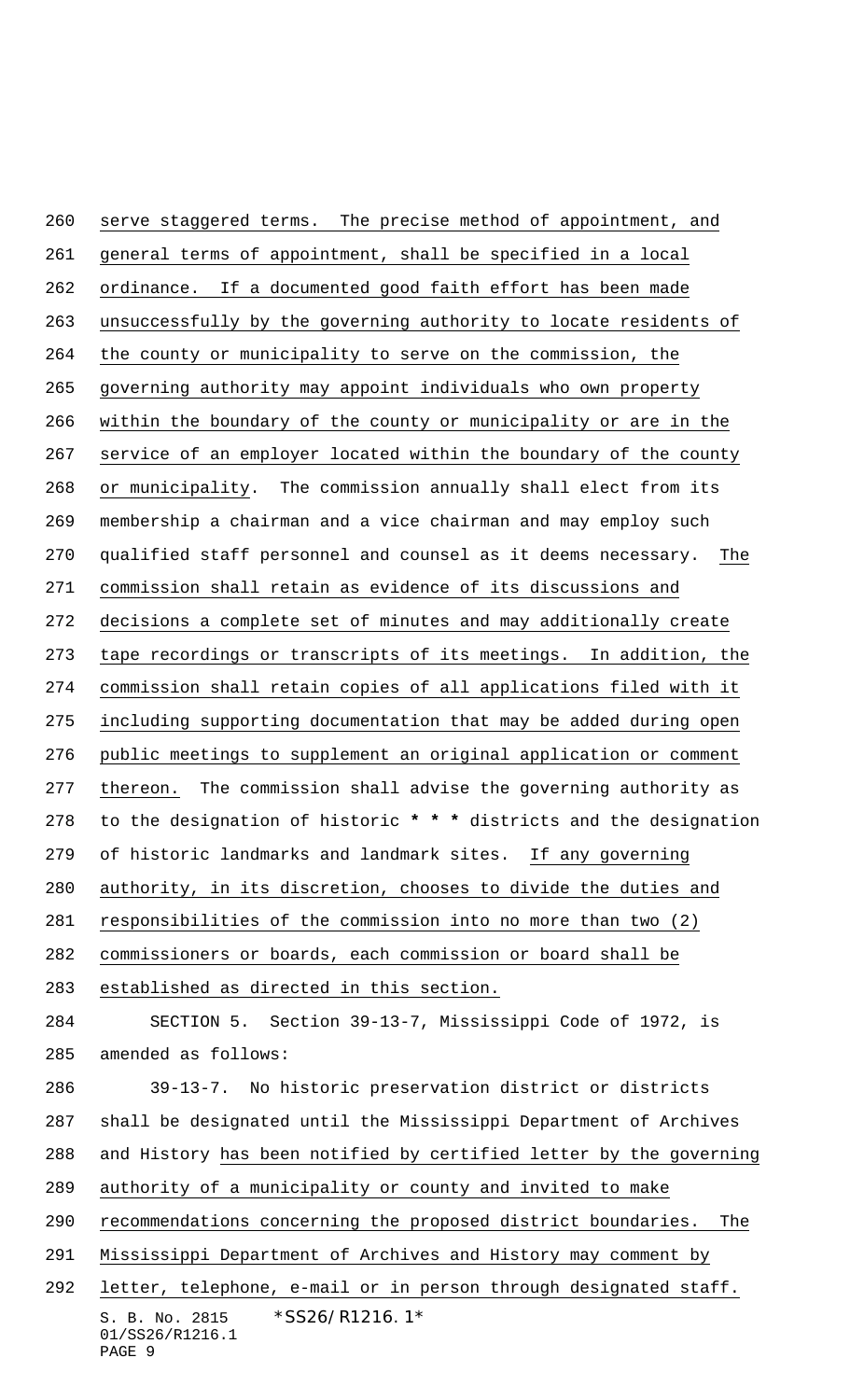S. B. No. 2815 \*SS26/R1216.1\* 01/SS26/R1216.1 The boundary of a historic district or landmark or landmark site may follow the formal legal description of a tax parcel or parcels or, because of historical justification or topographical conditions, may deviate from such formal legal descriptions. When a boundary deviates from formal legal descriptions, there must be written justification for such a deviation in any local designating ordinance. When a municipality or county has already created by ordinance a local historic preservation commission, that commission shall jointly notify both the governing authority of the municipality or county and the Mississippi Department of Archives and History that a historic district is being proposed and recommended and shall provide to the Mississippi Department of Archives and History the dates of the next two (2) public meetings of the governing authority at which action on the designation of such a district might be taken so that the Mississippi Department of Archives and History may comment in a timely manner. Failure of the Mississippi Department of Archives and History to comment by the date of the second such meeting shall relieve the municipality or county of any responsibility for awaiting and responding to such analysis, and the body may at any time thereafter take any necessary action to create the proposed historic district. When a municipality or county has not previously created by ordinance a local historic preservation commission and the governing authority proposes to create such a commission, the governing authority must give the Mississippi Department of Archives and History an opportunity to comment on the proposed provisions for such an ordinance, unless such ordinance is substantially identical to any model local historic preservation ordinance which has been recommended and promulgated by the Mississippi Department of Archives and History. Whenever the Mississippi Department of Archives and History is invited to

PAGE 10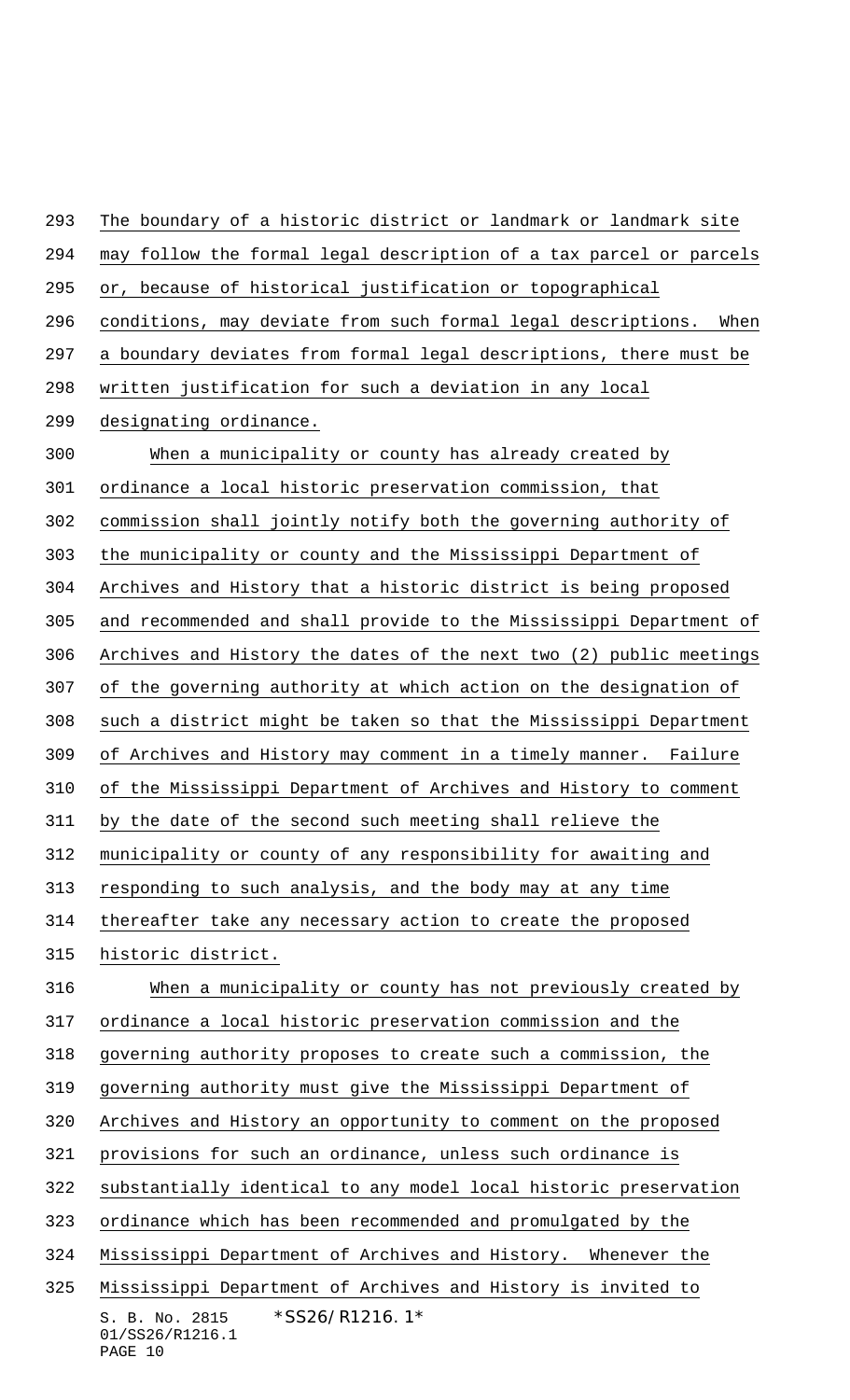comment on the terms of a proposed local historic preservation

ordinance, failure of the department to comment within forty-five

(45) days after a written request for comments has been received

shall relieve the governing authority of any responsibility to

wait further for such comments.

 SECTION 6. Section 39-13-9, Mississippi Code of 1972, is amended as follows:

 39-13-9. The governing authority of any county or municipality, individually or jointly, is authorized to make appropriations to a historic preservation commission, in any amount that it may determine necessary for the expenses of the operation of such commission. A governing authority may apply to participate in the Certified Local Government Program of the National Park Service, which is administered in Mississippi by the Department of Archives and History and may on behalf of a local historic preservation commission apply for funding from the Department of Archives and History to supplement funds available 343 from the governing authority itself. Said governing authorities shall not be empowered to acquire by eminent domain any historic preservation properties unless such properties are needed for governmental purposes other than historic preservation.

 SECTION 7. A governing authority may provide by local ordinance the procedures to be followed to designate historic districts, landmarks and landmark sites. Such an ordinance may provide that a governing authority may designate such properties upon the recommendation of a local historic preservation commission.

S. B. No. 2815 \*SS26/R1216.1\* 01/SS26/R1216.1 PAGE 11 A potential historic district or landmark or landmark site may be proposed for designation by either a majority of the members of a local historic preservation commission or an owner of a potential landmark or landmark site or an organization which has as one of its central purposes the promotion of historic preservation objectives. If in private ownership, a landmark site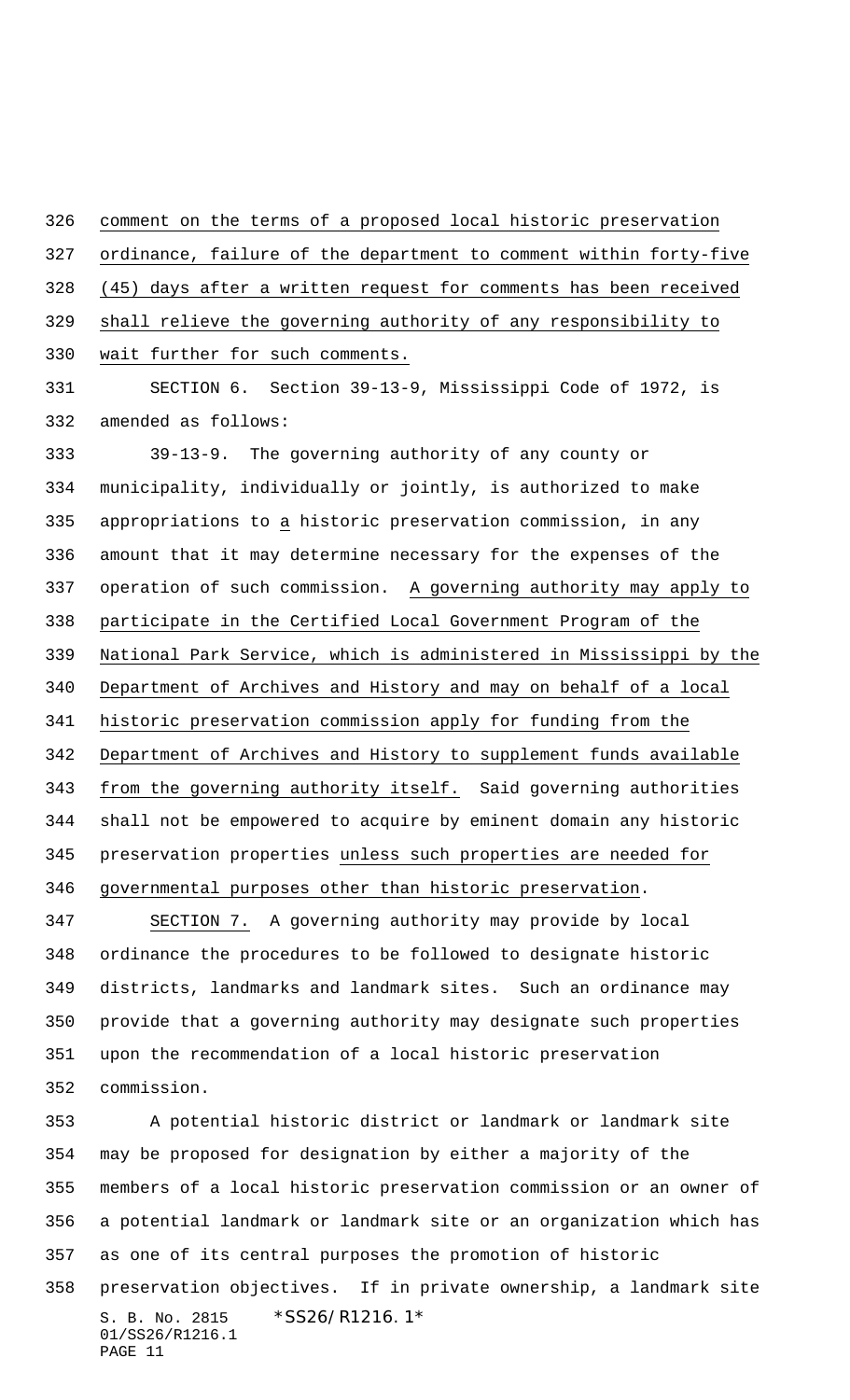must include significant surviving landscape features to qualify for designation unless its primary significance is archeological, and new construction after review and approval, shall be built to fit into such landscape features rather than replace them or shall be designed to avoid insofar as possible an archeological resource rather than replace it. If in public ownership, a local historic preservation commission shall discourage new construction on a site of great significance to the entire community unless the new construction can be located on a portion of the site which will permit a continuing understanding of its historical character and will avoid damage to surviving landscape features or an archeological resource.

 Once a nomination has been filed with an existing historic preservation commission or the governing authority of a municipality or county proposing to create such a commission and designate one or more local properties, a decision on whether to proceed with the designation must be made within six (6) months.

S. B. No. 2815 \* SS26/R1216.1\* 01/SS26/R1216.1 PAGE 12 When a historic preservation commission already exists within a community, a majority of the commission's members must vote in favor of any proposed designation in order for the file supporting the designation to be sent forward to the local governing authority for its consideration. No file purporting to justify a proposed designation may be forwarded to a governing authority unless the commission's recommendation includes a map that clearly delineates boundaries for the proposed designation, a verbal description and justification of the proposed boundaries and a written statement of significance for the historic district or landmark or landmark site proposed for designation. Unless justification is contained in a designating ordinance, the boundary for any historic landmark shall include an entire tax parcel and may include adjoining tax parcels that were historically linked to the primary parcel during the period of greatest historic significance for the landmark structure.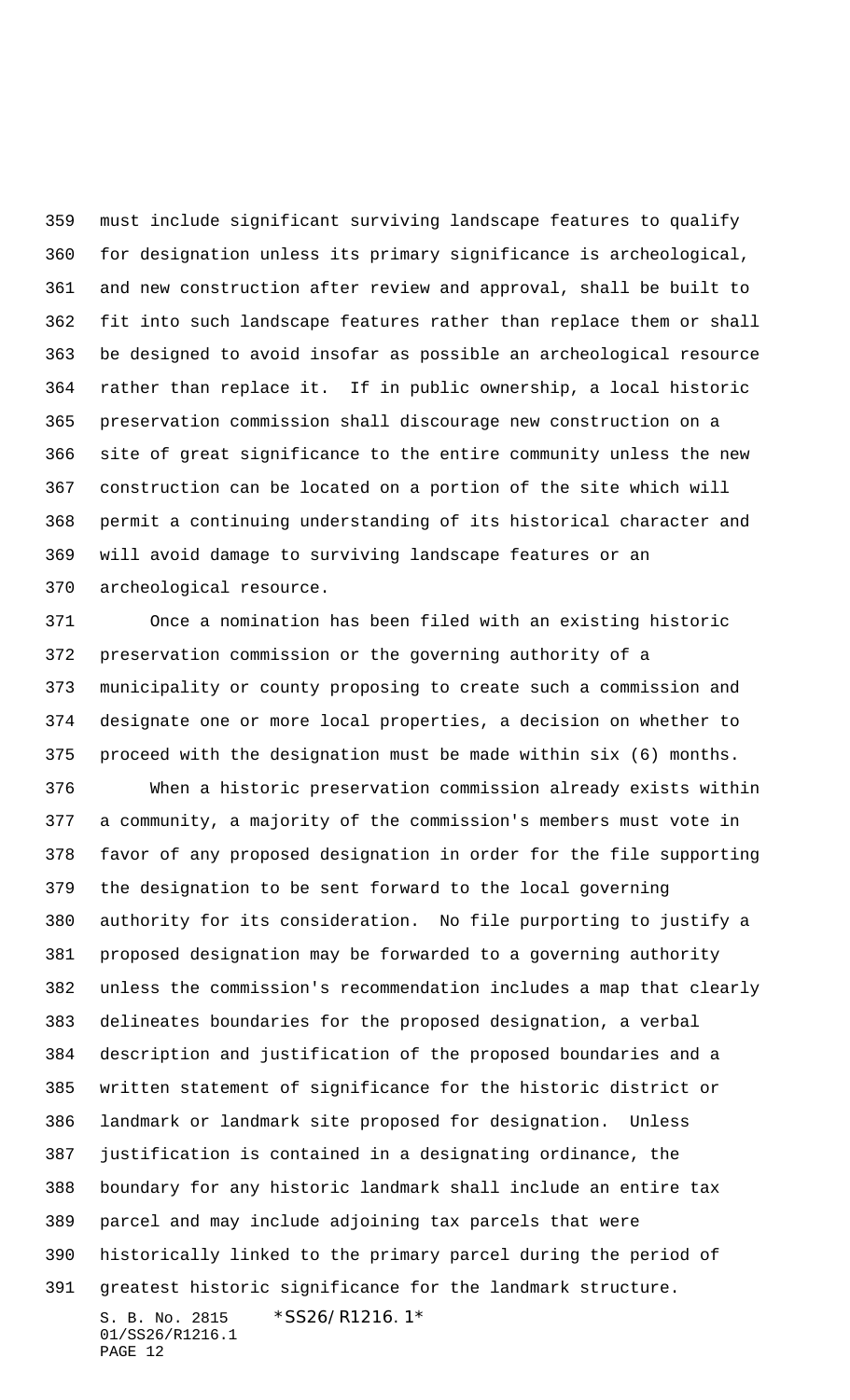The local governing authority must conduct at least one public hearing on the proposed designation and notice of the public hearing must be published weekly for at least three (3) consecutive weeks in a local newspaper authorized to publish legal notices.

 The local governing authority must take action on the proposed designation within sixty (60) days of the public hearing, either to adopt a designating ordinance or to reject the proposed designation.

 As quickly as would be reasonably possible, a local historic preservation commission must notify other municipal agencies and any appropriate county or state agencies of the designation of a historic district, landmark or landmark site. The commission must maintain in its official files an updated list and map of local designations and provide copies of such a map to other governmental agencies within one (1) week of the preparation of a new version of the map.

 SECTION 8. A local historic preservation commission, if so empowered by a local ordinance or a local government acting upon the advice of a local historic preservation commission, may approve an application and issue a certificate of appropriateness if it finds that a proposed construction, alteration, demolition or relocation is consistent with the design review guidelines established by the commission, would be compatible with the character of a historic district or landmark or landmark site and does not compromise the historic and architectural integrity of the historic district, landmark or landmark site. A governing authority may require that a property owner post a bond to guarantee satisfactory completion of a relocation project. Any local historic preservation ordinance shall specify whether partial demolition shall be considered an alteration or demolition, as it may not be both.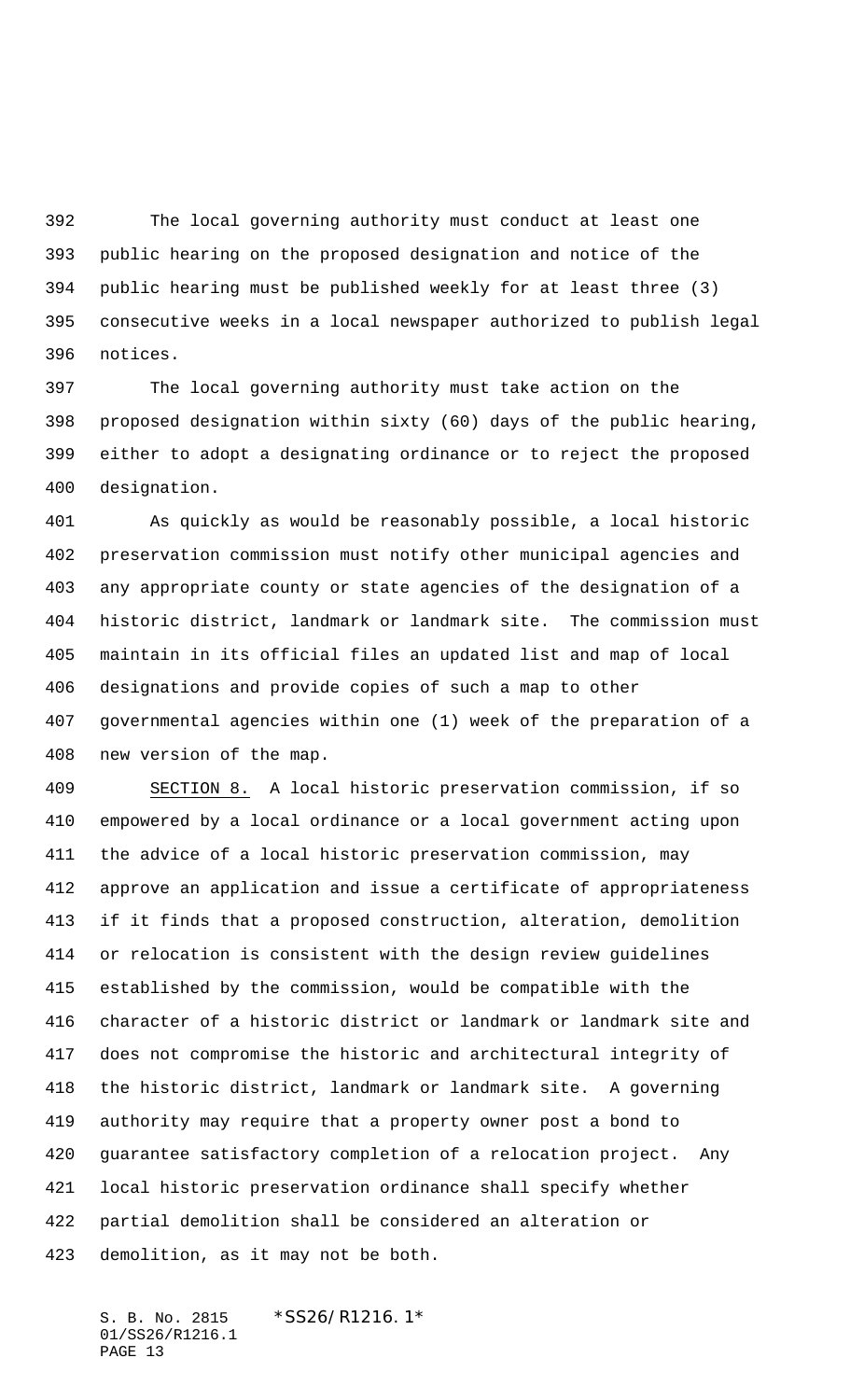Whenever a local historic preservation commission shall deny or recommend denial of a certificate of appropriateness, the commission must state the reasons for such denial in writing. Thereafter, an applicant may resubmit a new application at any time, except that an applicant must wait six (6) months whenever an application for a certificate of appropriateness is denied for a landmark property of statewide or national significance and notice of any second or subsequent application must be sent to the Mississippi Department of Archives and History as well as to the local historic preservation commission.

 A governing authority may require that denial of a certificate of appropriateness shall be binding upon a local building inspector or the agency responsible for issuing building permits and shall prevent the issuance of other building permits for the same parcel until a certificate of appropriateness is approved. A certificate of appropriateness may be required for work which does not require a building permit. A certificate of appropriateness may be evidenced by either a written and dated letter to an owner or applicant or such a letter accompanied by a signed and dated stamp on the face of any and all architectural or project drawings prepared for a project. A governing authority may provide by ordinance that a certificate of appropriateness shall expire at the end of a specified time period if work has not begun.

S. B. No. 2815 \* SS26/R1216.1\* 01/SS26/R1216.1 PAGE 14 SECTION 9. The governing authority of any county or municipality, individually or jointly, may enact local legislation governing "demolition by neglect," defined as improper maintenance or lack of maintenance of any property in a historic district, or any historic landmark or landmark site, which results in substantial deterioration of such a property and threatens its continued stability and preservation. The governing authority of any county or municipality, individually or jointly, is further authorized, in its discretion, to fine any property owner who has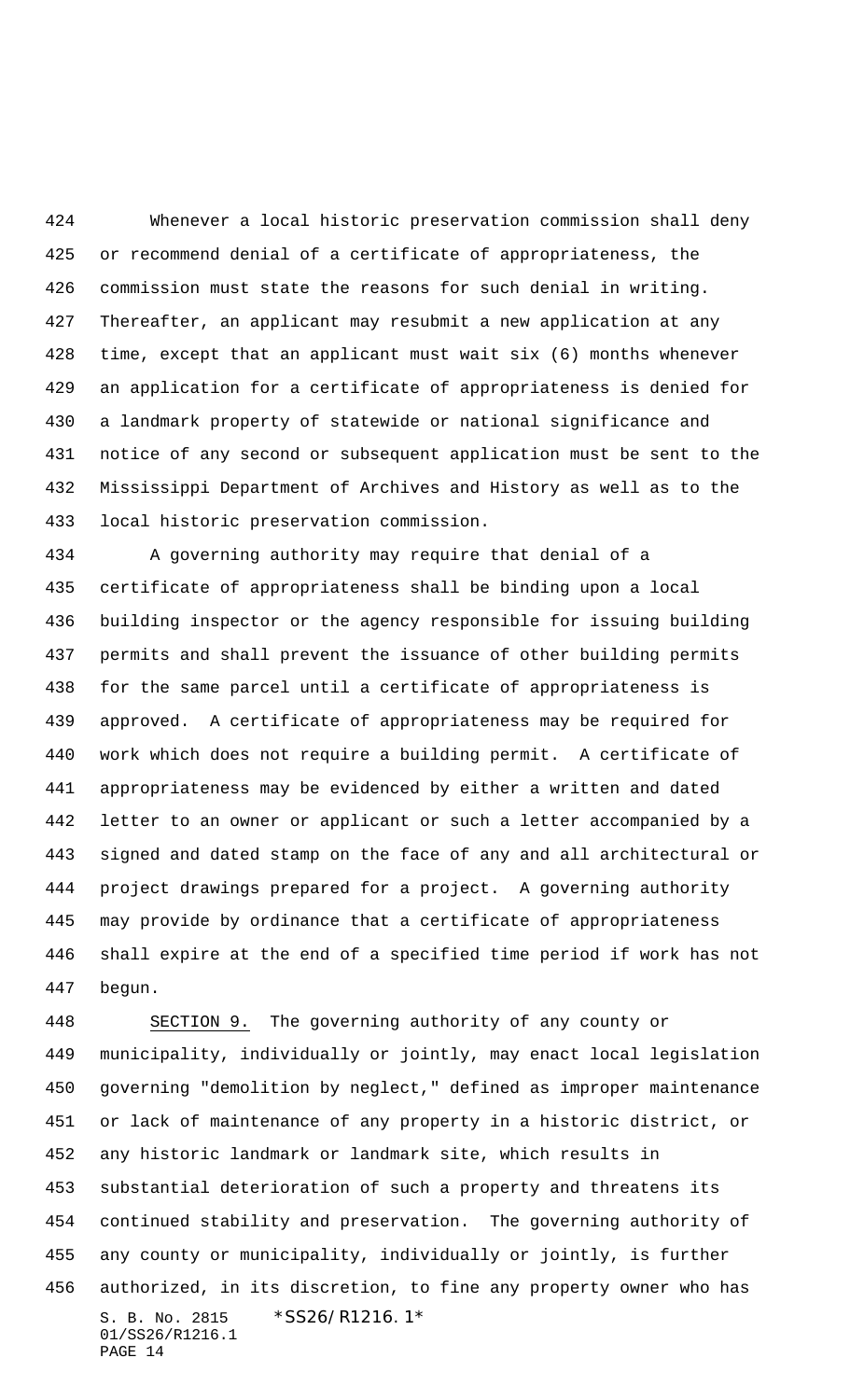been found to own a property that has been determined to be threatened by demolition by neglect as defined herein. Such property owner, from the date such property is found to be in demolition by neglect by the governing authority until such repairs are made to remove the danger to the property, shall be in violation of the provisions of this section.

 In addition to the powers specified in Section 21-19-11(1), a governing authority, if the Historic Preservation Division of the Department of Archives and History concurs, may make repairs necessary to correct demolition by neglect, and the cost of such repairs shall become a lien against the property in accordance with Section 21-19-11(3).

 If a property in a historic district or a historic landmark or landmark site is demolished without review and approval by a local historic preservation commission, the governing authority may require that the owner rebuild on the site using as much of the original building material as possible, but in general following the same form. A governing authority may specify by ordinance that unauthorized demolition of a portion of a structure shall not serve as justification for a demolition permit whenever it can be shown that restoration or rehabilitation would still be feasible.

 Whenever a structure or structures is demolished without review and approval by a local historic preservation commission, the governing authority may require that no permit be issued for any structure or structures proposed for the same parcel which would require a footprint larger than the footprint of the demolished structure or structures.

 If a historic landmark or landmark site of statewide or national significance is demolished without review and approval by a local historic preservation commission, the governing authority may require that no permit for any construction on the parcel from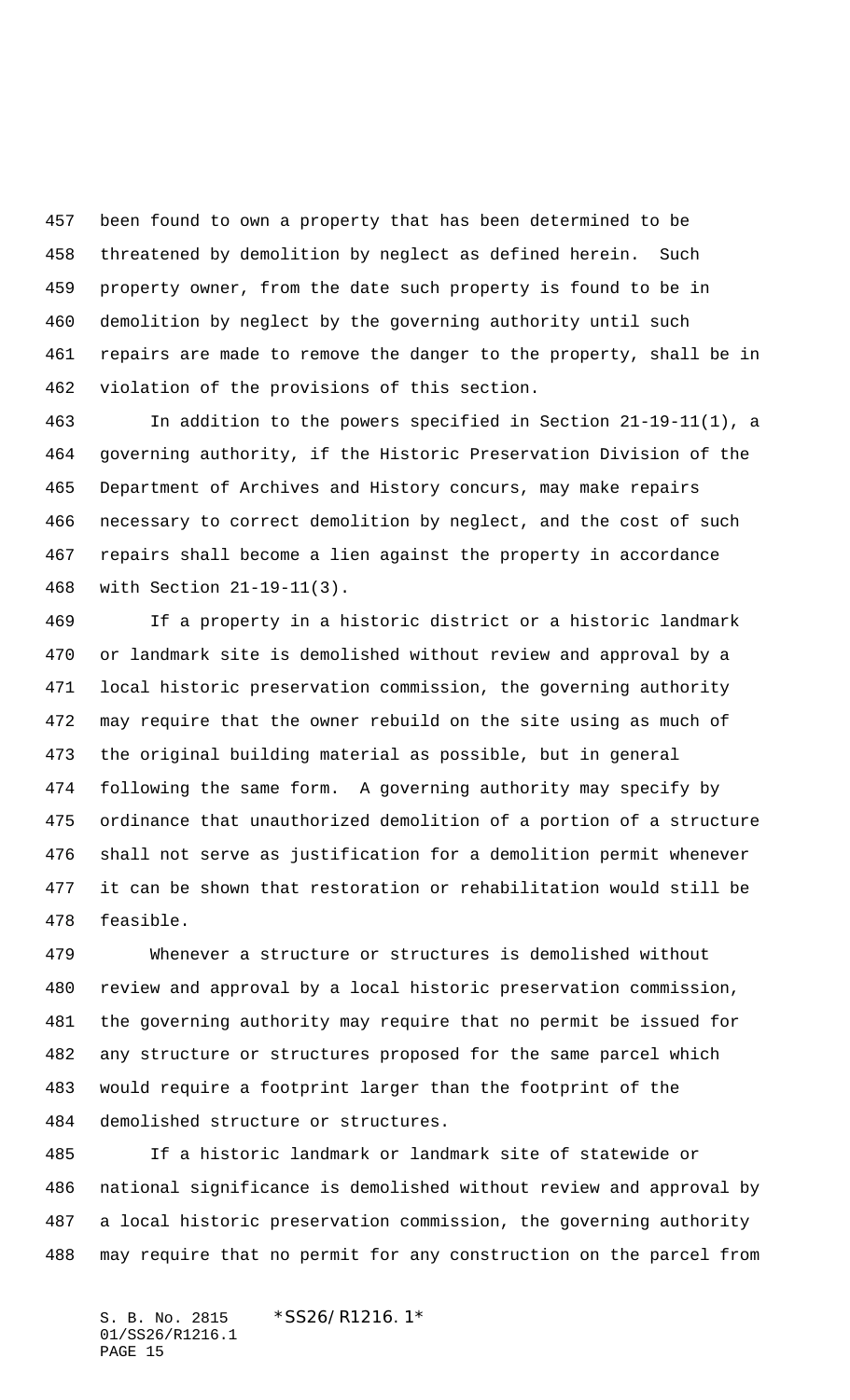which the landmark or landmark site has been removed may be issued for a period of up to twenty-four (24) months.

 SECTION 10. Any person who violates any of the provisions of this act shall be guilty of a misdemeanor and, upon conviction, shall be fined not less than Ten Dollars (\$10.00) nor more than Five Hundred Dollars (\$500.00).

 Each day that a violation continues to exist shall constitute a separate offense.

 SECTION 11. If a property owner in a historic district, or the owner of a historic landmark or landmark site, is denied a certificate of appropriateness, the property owner may appeal such decision either to the governing authority of the city or county or combination thereof or may, if such venue has been made available at the discretion of the governing authority, appeal directly to the chancery court. Any such appeal shall be reviewed upon the record established before the local historic preservation commission. Any local property owner or organization aggrieved or damaged by such a decision may appeal in the same manner.

 SECTION 12. Nothing in this act shall require the dissolution of any local historic preservation commission created in Mississippi before the effective date of this act. Any local historic preservation commission created by ordinance before the effective date of this act shall continue in existence and continue to have all of the purposes, powers and authority set out in the ordinance creating such commission. Any such previously created commission may be given the powers set forth in this act if a governing authority reenacts a local ordinance in conformity with this act.

 No designation of a historic district or landmark or landmark site shall be invalidated because the designation was made under a valid ordinance before the effective date of this act.